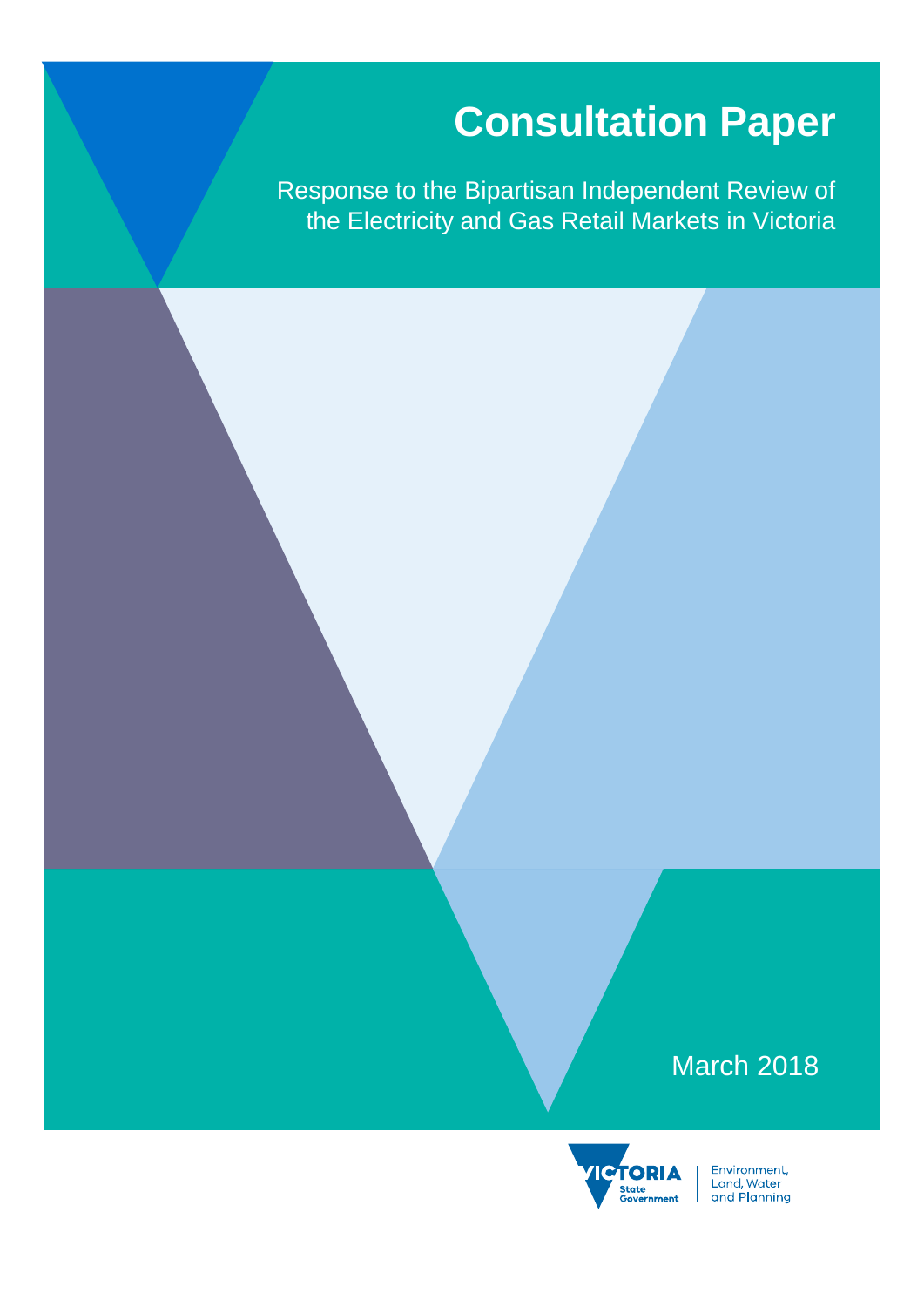© The State of Victoria Department of Environment, Land, Water and Planning 2018



This work is licensed under a Creative Commons Attribution 4.0 International licence. You are free to re-use the work under that licence, on the condition that you credit the State of Victoria as author. The licence does not apply to any images, photographs or branding, including the Victorian Coat of Arms, the Victorian Government logo and the Department of Environment, Land, Water and Planning (DELWP) logo. To view a copy of this licence, visit

<http://creativecommons.org/licenses/by/4.0/>

#### **Disclaimer**

This publication may be of assistance to you but the State of Victoria and its employees do not guarantee that the publication is without flaw of any kind or is wholly appropriate for your particular purposes and therefore disclaims all liability for any error, loss or other consequence which may arise from you relying on any information in this publication.

#### **Accessibility**

If you would like to receive this publication in an alternative format, please telephone the DELWP Customer Service Centre on 136 186, email [customer.service@delwp.vic.gov.au](mailto:customer.service@delwp.vic.gov.au) or via the National Relay Service on 133 677 [www.relayservice.com.au.](http://www.relayservice.com.au/) This document is also available on the internet at [www.delwp.vic.gov.au.](http://www.delwp.vic.gov.au/)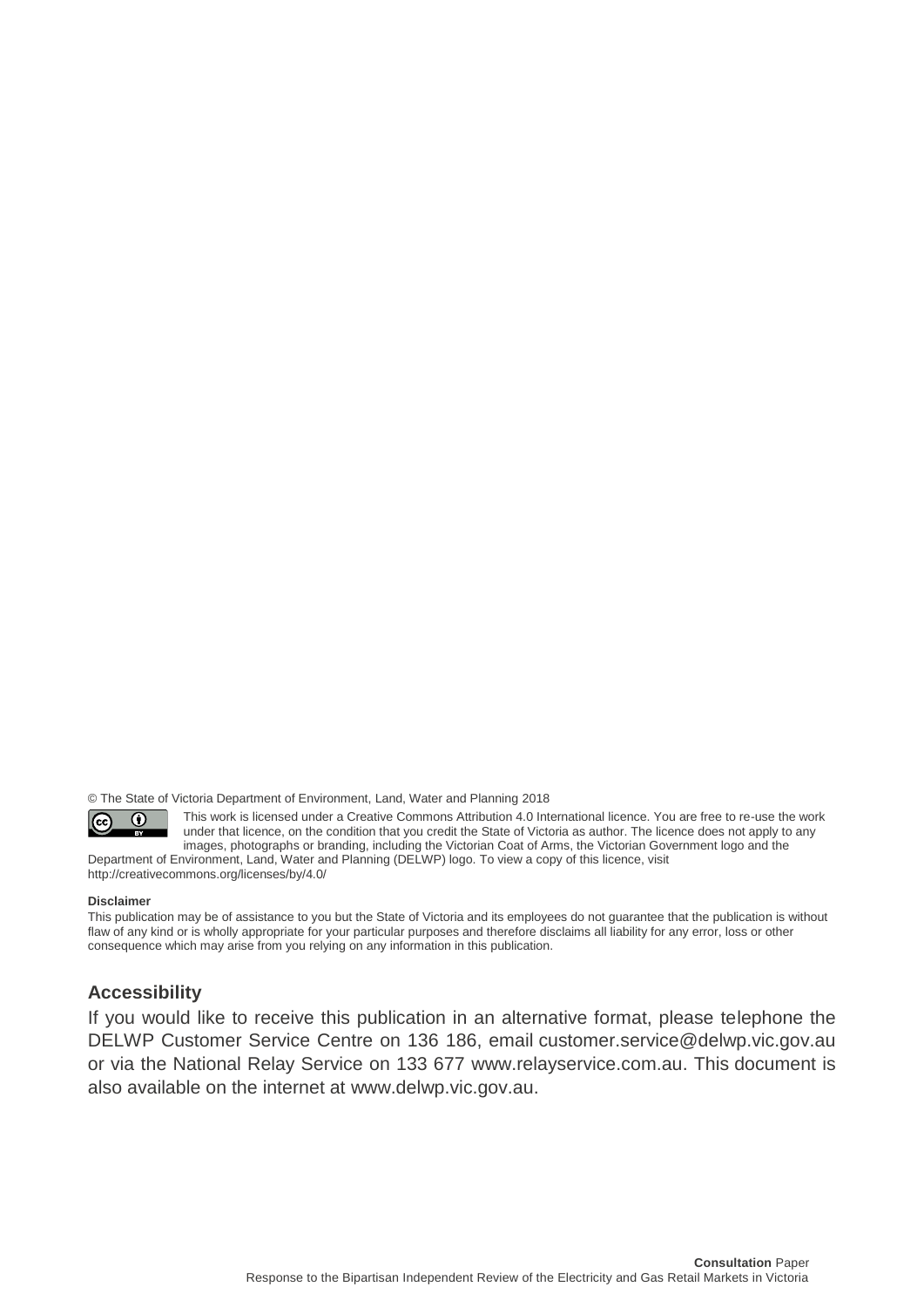# **Contents**

| 3. Introduction of Basic Service Offer and abolition of Standing Offers |  |
|-------------------------------------------------------------------------|--|
|                                                                         |  |
|                                                                         |  |
|                                                                         |  |
|                                                                         |  |
|                                                                         |  |
|                                                                         |  |
| 4. Marketing information and contract periods, practices and variations |  |
|                                                                         |  |
|                                                                         |  |
|                                                                         |  |
|                                                                         |  |
|                                                                         |  |
|                                                                         |  |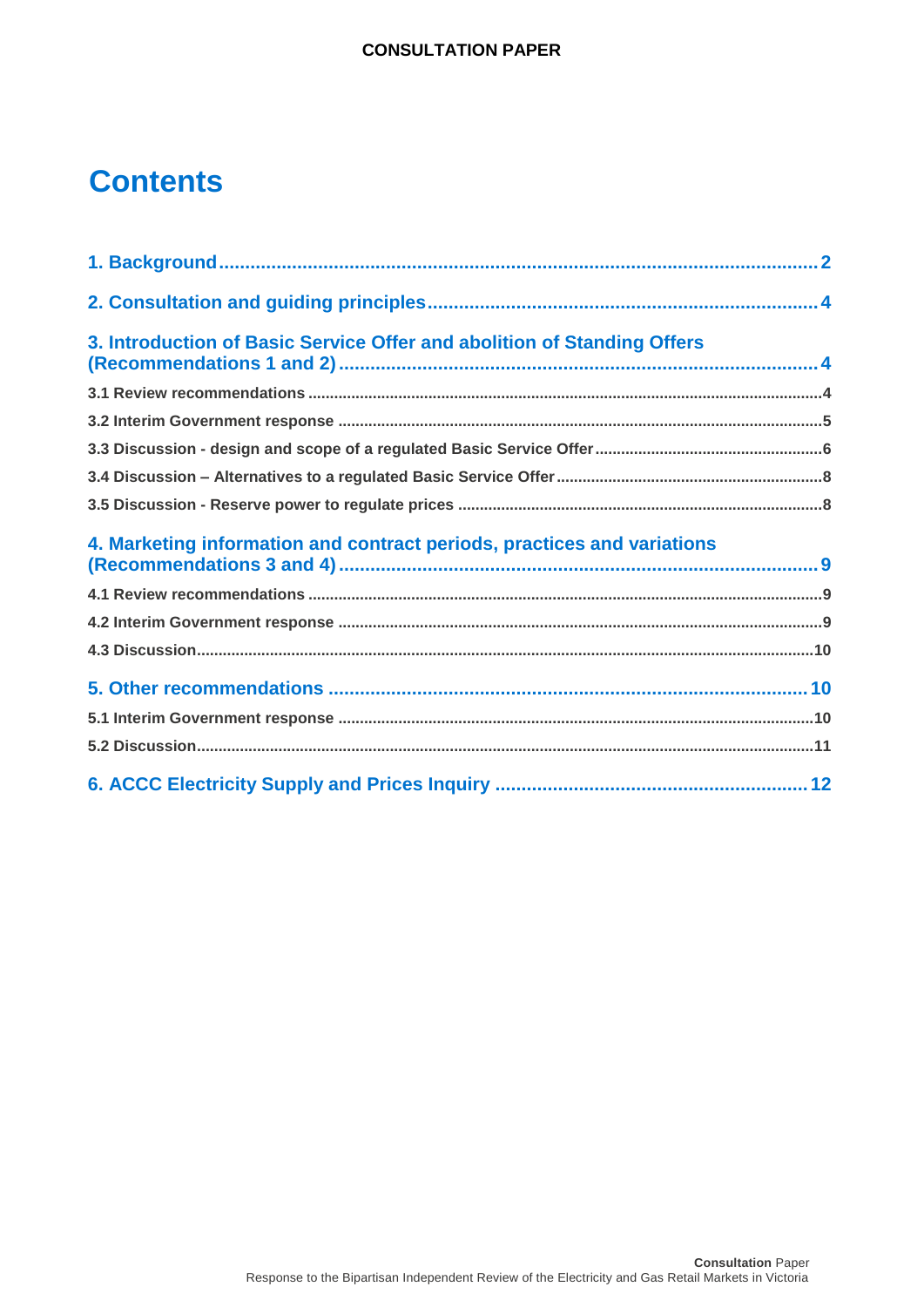# <span id="page-3-0"></span>**1. Background**

In November 2016, the Andrews Labor Government initiated an independent bipartisan review of Victoria's gas and electricity retail markets. Victoria has had a fully contestable retail energy market since 2002 and full price deregulation since 2009 on the basis that competition, supported by robust customer protections, would lead to more efficient prices, improved customer service and innovation. The Review was commissioned in response to ongoing concerns about nation-wide increasing energy costs and that Victorian consumers were not benefiting from the introduction of competition.

The independent panel, comprising Professor John Thwaites, Mr Terry Mulder and Ms Patricia Faulkner AO, delivered its final report, *Independent Review of the Electricity and Gas Retail Markets in Victoria* (the Review)*,* to the Victorian Government on 13 August 2017. A copy of the report can be found at *[www.energy.vic.gov.au/about-energy/policy-and-strategy.](https://www.energy.vic.gov.au/about-energy/policy-and-strategy)*

The Review found that the competitive energy retail market in Victoria is not delivering outcomes in the best interests of residential and small business consumers.<sup>1</sup> Victorian consumers are experiencing significant increases in average energy retail prices. As the provision of energy is essential for the daily lives of Victorian households and businesses, changes to its affordability can have profound consequences, particularly for vulnerable Victorians.

The Review made 11 broad recommendations. The recommendations cover a range of themes including introducing a form of price regulation aimed at delivering 'no frills', affordable energy through a 'Basic Service Offer' (BSO), improving transparency in energy retailer marketing, strengthening consumer protections, assisting vulnerable customers, enhancing the powers of the Essential Services Commission (ESC) to monitor and collect retailer cost and market related data, and ensuring that consumers can access the best possible tariffs for their circumstances.

The Government has recently released its interim response to the Review recommendations. A copy of this response is available at *[www.energy.vic.gov.au/about-energy/policy-and-strategy](https://www.energy.vic.gov.au/about-energy/policy-and-strategy)*.

The response notes that the Government is already progressing nine of the 29 detailed Review recommendations. These include the ESC implementing the findings of its review into improving outcomes for hardship customers, and the Government supporting the pilot of a not-for-profit brokerage service for concession cardholders.

In addition, the Government will take the following immediate steps on the following key Review recommendations.

- **The Government will undertake further analysis on the application and scope of the Basic Service Offer and abolishing standing offers or appropriate alternatives and their effect on Victoria's energy sector** (Recommendations 1 and 2). This recognises immediate measures adopted by major retailers supplying over 90 per cent of Victoria's standing offer customers as of 1 January 2018 and gives the opportunity for the industry to clearly demonstrate that the market is working in the best interests of consumers. The Government will consult further with stakeholders regarding the design of a Basic Service Offer and any alternatives to a Basic Service Offer prior to its final decision.
- **The Government supports the remaining Review recommendations and will consult further with stakeholders regarding their implementation.**
- **Retailers will be required to make prices comparable by standardising information (including through a comparison rate) and to market prices using a standardised approach.** The Government will request the ESC, Victoria's energy sector regulator, to commence a review of its regulatory codes and implement the Review recommendations aimed at improving energy retailer marketing practices, including the marketing of energy retail offers in a standardised format that incorporates annual energy costs for standardised customer usage profiles. These initiatives should commence from 1 July 2019 (Recommendations 3A to 3H).

<sup>1</sup> 'Residential and small business consumers' are consumers with annual consumption of less than 40 megawatt hours for electricity and 1,000 gigajoules for gas.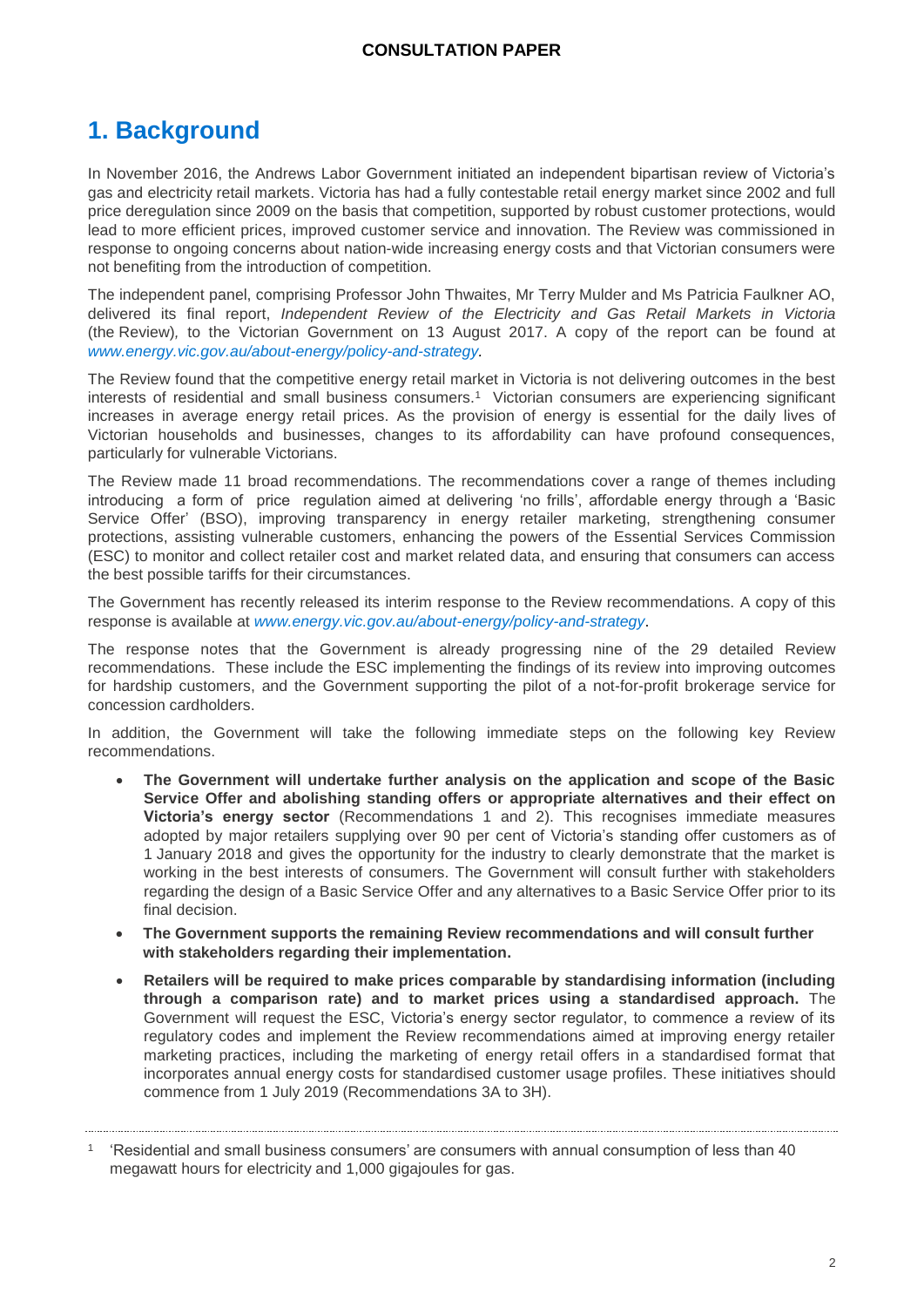- **The Government will commission the ESC to monitor and report on the competitiveness of the energy retail market.** The Government will commission the ESC to monitor and report on the competitiveness and efficiency of the Victorian energy retail market (Recommendation 8A) by 31 December 2019. In giving effect to this recommendation the ESC will also be asked to develop a methodology for a 'reference BSO price' for electricity and gas offers for residential and small business customers.
- **The Government will request the ESC to review its regulatory codes, including the Energy Retail Code, to ensure a focus on customer outcomes** (Recommendation 9A). The review will account for new business models of service provision. This broader review will follow the ESC's work on giving effect to Recommendations 3A to 3H and will be completed by 31 December 2019.

A final response to the Review will be released in mid-2018, drawing on the outcomes of the further consultation and the work of the ESC.

|    | <b>Review Recommendation</b>                                                                                  | <b>Government</b><br><b>Position</b> | <b>Government Action</b>                                                                                                                                                                                                                                                            |
|----|---------------------------------------------------------------------------------------------------------------|--------------------------------------|-------------------------------------------------------------------------------------------------------------------------------------------------------------------------------------------------------------------------------------------------------------------------------------|
|    | 1 & 2 Basic Service Offer and abolish<br>standing offers                                                      | Under<br>consideration               | The Government will consult with stakeholders<br>regarding the design of a BSO and BSO alternatives<br>and will make a decision later in 2018                                                                                                                                       |
|    |                                                                                                               |                                      | In the meantime, Government expects retailers to<br>demonstrate their understanding that electricity and<br>gas are essential services, and to reflect this in their<br>pricing and practices                                                                                       |
| 3  | Marketing information on prices to be<br>easily comparable                                                    | Support                              | The Government will require the ESC to complete a<br>review of relevant codes by 1 October 2018 to give<br>effect to Recommendation 3G from 1 July 2019                                                                                                                             |
|    |                                                                                                               |                                      | The Government will require the ESC to complete a<br>review of relevant codes by 30 January 2019 to give<br>effect to Recommendations 3A to 3F and 3H from<br>1 July 2019                                                                                                           |
| 4  | Contract periods,<br>practices<br>and<br>variations to be clear and fair                                      | Support                              | The Government will consult with stakeholders<br>regarding implementation of these recommendations,<br>with a final response to be delivered mid-2018                                                                                                                               |
| 5  | Promoting access to smart meter<br>data to assist customers to manage<br>bills and increase energy efficiency | Support                              | The<br>Government<br>is<br>already<br>progressing<br>Recommendation 5                                                                                                                                                                                                               |
| 6  | low<br>Protecting<br>income<br>and<br>vulnerable customers                                                    | Support                              | The Government provides in-principle support to<br>Recommendation 6                                                                                                                                                                                                                 |
| 7  | Brokerage and collective bargaining<br>on behalf of low income and<br>vulnerable customers                    | Support                              | The Government is already progressing a pilot of a<br>not-for-profit brokerage service to be rolled-out from<br>mid-2018                                                                                                                                                            |
| 8  | Monitoring the market                                                                                         | Support                              | The Government will immediately commission the ESC<br>to monitor and report on the competitiveness and<br>efficiency of the Victorian energy retail market                                                                                                                          |
| 9  | An energy market code based<br>around the consumer                                                            | Support                              | The Government will request the ESC to complete a<br>review of its regulatory codes and guidelines having<br>developing<br>principles-based<br>regard<br>to<br>a<br>consumer-focused framework that accounts for new<br>business models of service provision by 31 December<br>2019 |
| 10 | Full coverage of new energy services                                                                          | Support                              | The Government has already committed to extending<br>the powers of EWOV                                                                                                                                                                                                             |
| 11 | <b>Energy Market Structure</b>                                                                                | Support                              | The Government will continue to work through the<br>COAG Energy Council to ensure that national markets<br>continue to deliver in the long-term interests of<br>consumers                                                                                                           |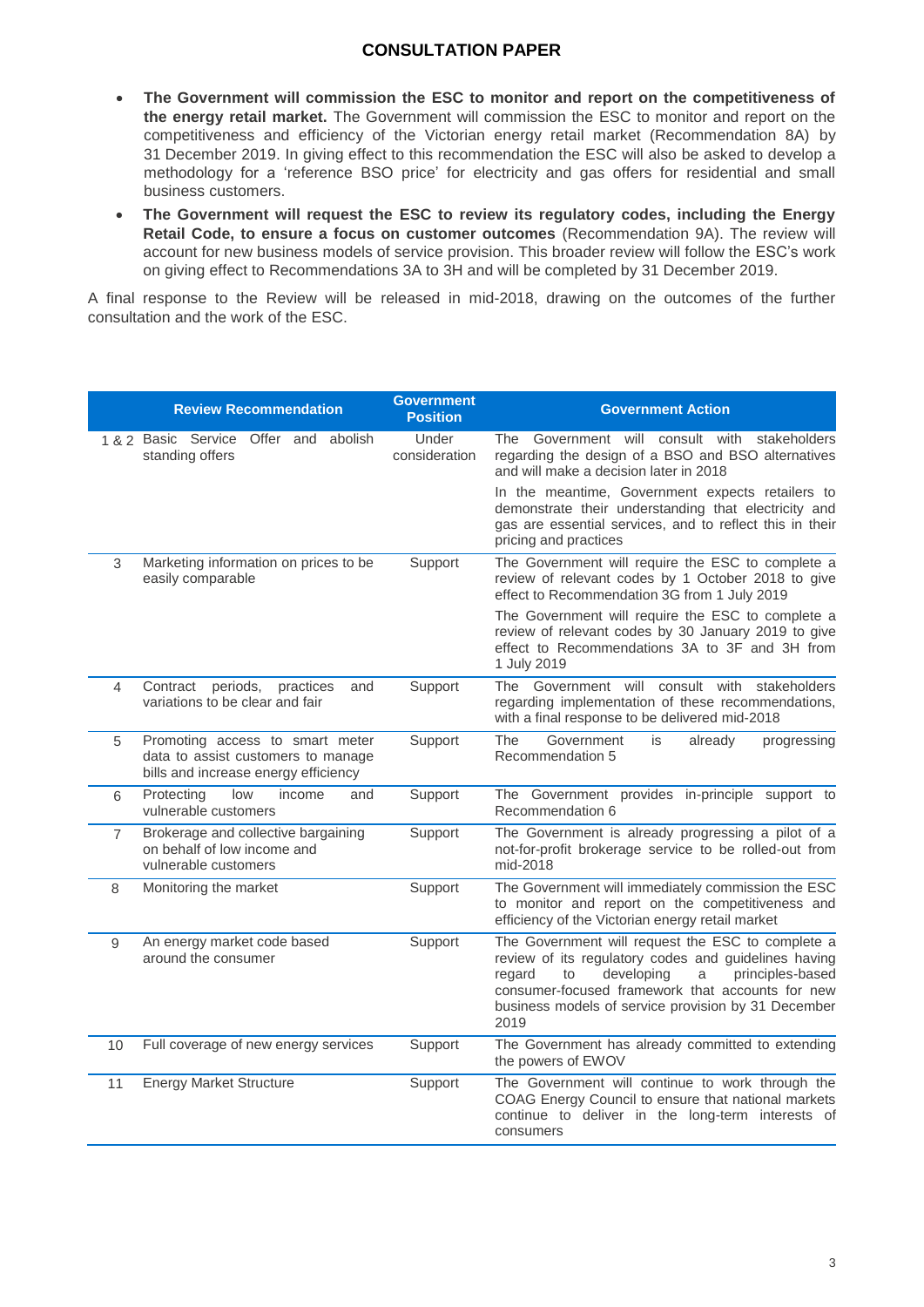# <span id="page-5-0"></span>**2. Consultation and guiding principles**

The purpose of this consultation paper is to seek stakeholder feedback on the specific Review recommendations relating to:

- the introduction of a BSO (Recommendation 1) and abolition of standing offers (Recommendation 2) – see section 3; and
- market contract period, practices and variations (Recommendation 4) see section 4.

Feedback on other Review recommendations as discussed in section 5 is also welcomed.

In responding to the issues raised in this paper, stakeholders are asked to consider the guiding principles established by the Review in formulating its recommendations. These are that:

- energy is an essential service that underpins our health and wellbeing and our social and economic participation;
- competition is a means to deliver benefits to consumers but not an end in itself;
- the retail energy market should deliver benefits to all consumers, not just those who are capable, interested and able to navigate its complexity;
- an effective market should reduce the costs consumers pay;
- consumers should be able to control their energy costs through managing their energy use;
- passive customers should not be blamed for not navigating the retail energy market;
- vulnerable and at-risk consumers must have access to affordable energy and should not cross-subsidise other consumers; and
- transparency is fundamental to an effective retail energy market.

Submissions to this consultation paper are due by 2 pm on 30 Friday March 2018. Written responses can be sent electronically to *[EnergyMarket.Review@delwp.vic.gov.au.](mailto:EnergyMarket.Review@delwp.vic.gov.au)*

#### DELWP also proposes to hold further stakeholder forums to discuss the Review recommendations and this consultation paper, prior to the closing date for submissions. Further details regarding these forums will be emailed to stakeholders shortly.

We will treat submissions received in response to this consultation paper as public documents and submissions will be placed on the DELWP website. If you believe that there are aspects of your submission that are confidential or commercially sensitive, you should mark those sections 'IN CONFIDENCE'. In such instances, formal requests for confidentiality will be honoured; however, submissions may be made available publicly under the *Freedom of Information Act 1982 (Vic).* Any requests for public access to a submission will be determined in accordance with the Act.

DELWP is committed to protecting personal information provided by you in accordance with the principles of the Victorian privacy laws. For more information, read DELWP's Information Privacy Policy available at: [http://www2.delwp.vic.gov.au/\\_\\_data/assets/pdf\\_file/0019/5464/DELWP-Privacy-Policy.pdf](file://///Internal/Groupdata/Energy/Energy/EPP/Energy%20Policy/Retail%20market%20review/Stakeholder%20Engagement/March%202018%20Consultation/Working%20documents%20for%20release%20March%202018/CIC%20paper%20releases/www2.delwp.vic.gov.au/_data/assets/pdf_file/0019/5464/DELWP-Privacy-Policy.pdf)

# <span id="page-5-1"></span>**3. Introduction of Basic Service Offer and abolition of Standing Offers (Recommendations 1 and 2)**

### <span id="page-5-2"></span>**3.1 Review recommendations**

Based on the information and analysis obtained for the Review, it considered that there is a fundamental market failure in Victoria's energy retail sector. It concluded that various constraints make it unlikely the deregulated energy retail market will deliver the intended long-term benefits to consumers because:

- Energy is an essential service so consumers cannot constrain the market by exiting.
- The current market encourages retailers to add costs, including marketing and customer acquisition and retention costs, to their business which are of little or no benefit to consumers.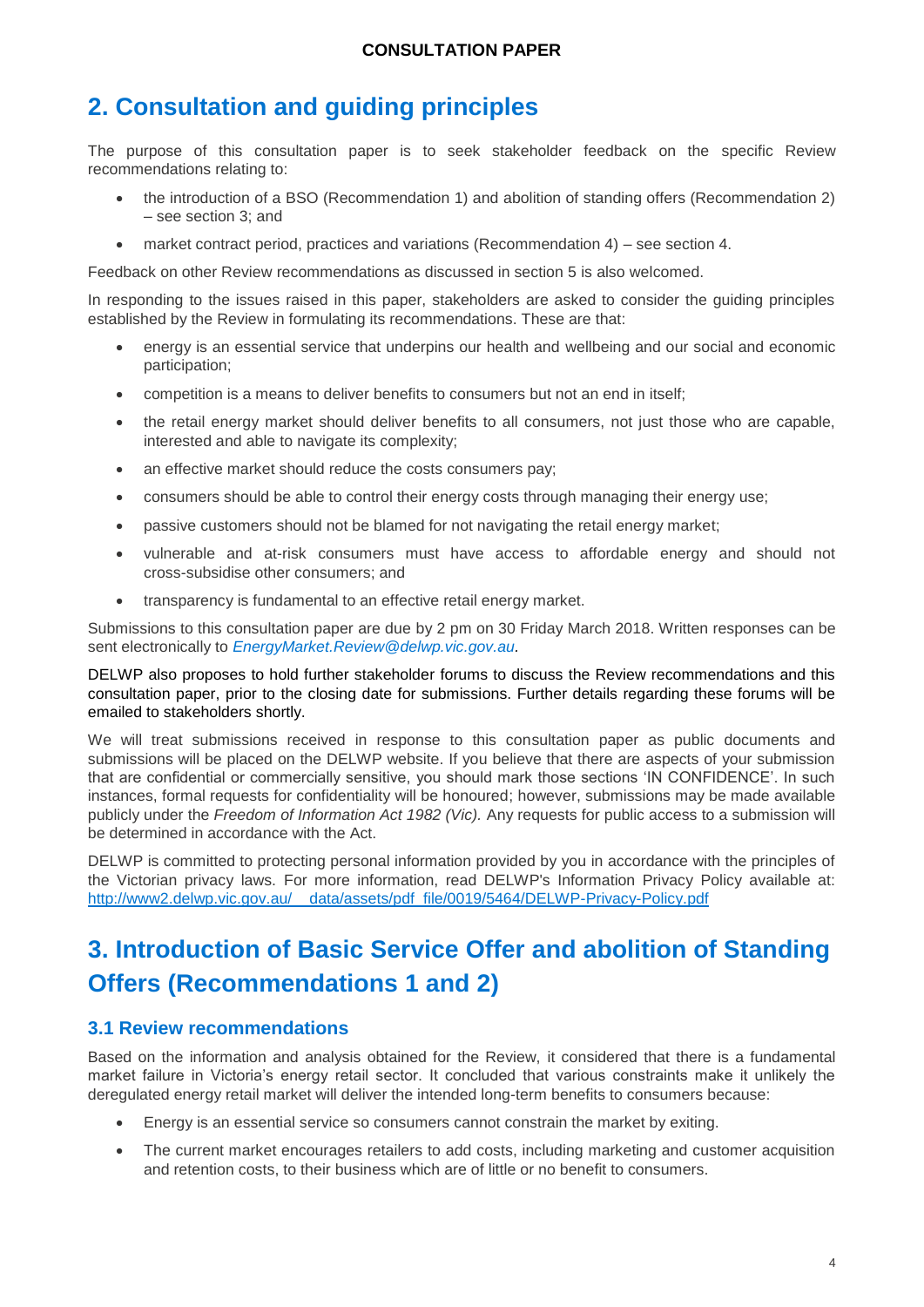- The three Tier 1 retailers have significant market advantages over their competitors, yet charge their customers towards the top of the price range.
- Energy is difficult for customers to value. As a result, many customers remain with the same retailer, even when lower priced offers are available.
- Innovation in the energy retail sector is generally limited to marketing, incentives and pricing.

Hence the Review concluded that intervention is warranted to ensure the market delivers efficient outcomes, including better price outcomes, for consumers. Significantly, the Review recommended that government introduce a form of price regulation, requiring energy retailers to make a 'Basic Service Offer', available to their customers.

The BSO would be a 'no frills' offer, intended to provide a clear price signal to the market about the reasonable price of energy for a 'no frills' service that would allow consumers to compare the BSO with the value of other offers in the market. The BSO would also provide an option for customers who 'just want affordable energy without the fuss'.

Key features of the BSO, as proposed by the Review, are:

- All retailers would be required to provide a BSO.
- The BSO price would be not greater than a regulated price.
- The regulated price profile would be determined by the ESC. It would:
	- o be based on annual usage of energy;
	- $\circ$  be based on the efficient costs to run a retail business;
	- o include an allowance for a maximum retail profit margin; and
	- $\circ$  not include customer acquisition and retention costs or headroom<sup>2</sup>.
- A retailer would determine the tariff type used in its BSO, provided its price stays below the regulated price profile for all usage levels.
- The BSO would be:
	- o unconditional; and
	- o include an obligation to supply.

Retailers would continue to be able to make other (non-price regulated) offers to energy consumers. It is not intended that the BSO set a floor price (the cheapest possible price available to all). An efficient retailer may be able to find cost savings that enable it to offer a product to the market that is cheaper than the BSO. Alternatively, a retailer may offer a product to the market that is more expensive than the BSO but which provides innovation or services valued by the customer.

The Review also recommended that 'standing offers' be revoked. The Review concluded standing offers have become increasingly irrelevant since retail prices were deregulated in 2009. Furthermore, standing offers may have contributed to some of the existing issues in the market as they are used as a basis for discounting, which creates an incentive to increase the price of standing offers. The Review considered the BSO would reduce the need to maintain standing offers and that retaining standing offers and introducing a BSO may cause confusion in the market.

The Review did acknowledge, however, that standing offers play an important role as the current 'default' energy supply contract applying, for example, where a customer moves into new premises and does not choose an energy retailer or in the event of a retailer default. The Review recommended that, in abolishing the standing offer, consideration should be given to establishing a more appropriate default offer.

### <span id="page-6-0"></span>**3.2 Interim Government response**

In its interim response to the Review, the Government announced that it would undertake further analysis regarding the scope and application of the BSO and its effect on Victoria's energy sector.

<sup>&</sup>lt;sup>2</sup> 'Headroom' is defined by in the Review's final report as "an allowance that is often added to regulated retail energy prices so that regulated retail prices do not act as a barrier to new entry for new retailers".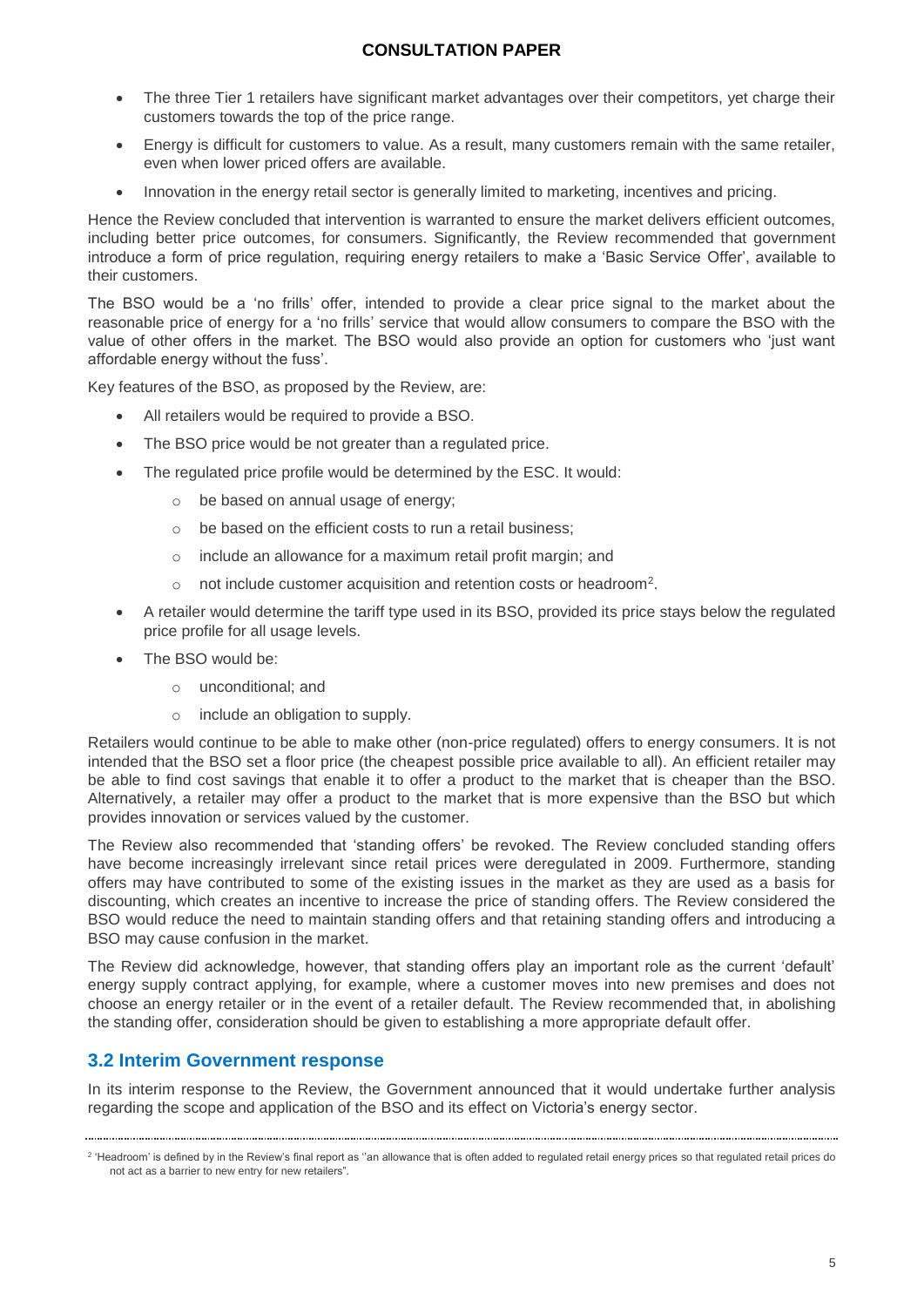As part of the implementation of Recommendation 8A (that the ESC monitor and report on the competitiveness and efficiency of the Victorian energy retail market), the Government will commission the ESC to develop, in consultation with stakeholders, a methodology for a 'reference BSO price' for electricity and gas offers for residential and small business customers. As intended by the Review, the pricing methodology for a 'no frills' energy product to customers would include an allowance for a maximum retail profit margin but would not include customer acquisition and retention costs or 'headroom'. The pricing methodology would inform the ESC's consideration of the efficiency of the market and the Government's consideration of the recommendation for a BSO.

Through its consultation process, DELWP is seeking stakeholder comments regarding:

- how to best implement a regulated BSO or its alternatives;
- whether there are alternative mechanisms to address the concerns of the Review, including to ensure customers have access to a basic retail energy product at a reasonable price and clear information about the reasonable price of energy; and
- any amendments to energy regulatory frameworks which should be established to support the introduction of a regulated BSO or its alternatives in an expedited manner if required.

### <span id="page-7-0"></span>**3.3 Discussion - design and scope of a regulated Basic Service Offer**

Responses received by DELWP to the Review's final report have focused on Recommendations 1 and 2. Those in support of a regulated BSO say that it will deliver more affordable energy to Victorian households, particularly to those unable to navigate the market, and will provide a benchmark price that allows customers to assess the value of other market offers.

In addition, it has been suggested that a regulated BSO will:

- avoid the bill shock that occurs when customers do not meet the conditions attached to a retailer's conditional discounts;
- avoid 'tricky practices' which undermine customer trust in energy retailers and the retail energy market more broadly; and
- better drive competition through greater efficiency and innovation by energy retailers.

Concerns around the possible introduction of a regulated BSO have focused on:

- the effect of a regulated BSO on the availability of innovative products and services in Victoria's energy retail sector;
- the effect of a regulated BSO on the retail energy sector and wholesale markets; and
- any unintended effects of the regulated BSO on customers and their engagement in the energy market.

If a regulated BSO were to be implemented, there are considerations around how to scope and design the BSO and the regulated price. This analysis should inform the likely effect of a regulated BSO on Victoria's energy sector and energy consumers.

As noted by the Review, it was intended that the regulated BSO would be an affordable energy supply offer available to consumers who do not wish to further engage with the energy market and who seek 'no frills' energy supply. Customers who do wish to engage in the market should be able to compare the regulated BSO with the value of other offers in the market, using it as a 'benchmark' to assess other products offered by energy retailers. The price of these other 'market' offers would remain unregulated. It was intended that retailers would continue to be able to compete on price, based on efficiency and innovation, and would continue to provide additional services for which customers are willing to pay.

#### *'Scope' of a regulated BSO*

Expanding on the recommendations of the Review for the purposes of this consultation, DELWP proposes the following design parameters or 'scope' for the regulated BSO if it were to be implemented: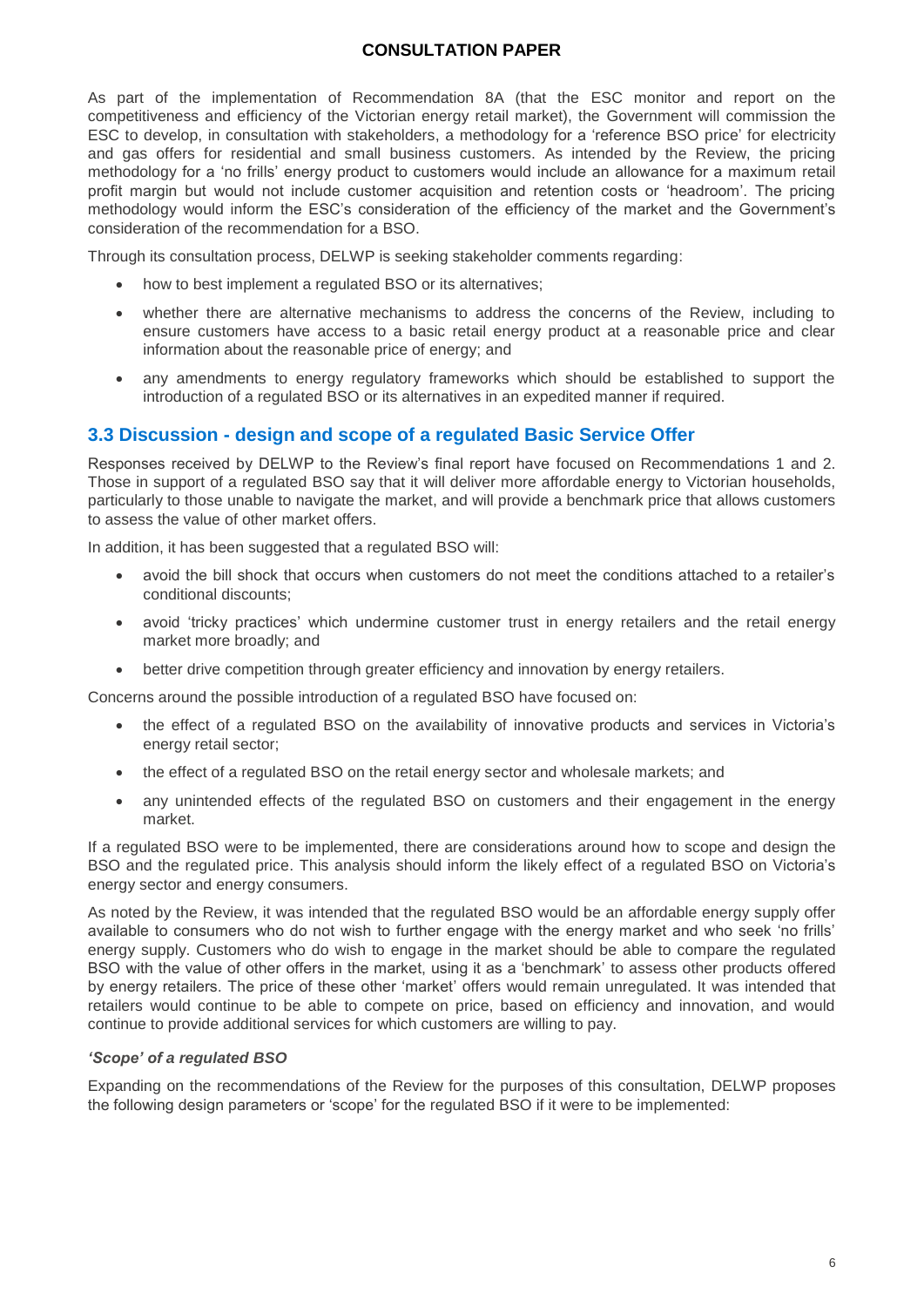- Similar to standing offers, all licensed retailers would be required to have a BSO price that is available to residential customers, and a BSO price that is available to small business customers,<sup>3</sup> for each distribution zone. There would be a BSO for gas and another for electricity services.
- Like standing offers, the BSO price made available by a retailer would be required to be published on the retailer's website, on customer bills and be made available on Victorian Energy Compare (VEC), the Government's price comparator tool.
- The service supplied under a BSO would be the supply of electricity or gas only (this means the BSO would not incorporate green or other products).
- The terms and conditions of the BSO offer would be determined by the ESC and be consistent across all retailers. These terms and conditions would be based on the existing standard terms and conditions for retailers' standing offers.
- A BSO contract would be 'deemed' to apply in the same circumstances as currently apply for standing offer contracts, particularly for former franchise customers, where a customer moves into premises and commences to take supply without entering into another contract with an energy retailer, as well as on the occurrence of a 'retailer of last resort event'. In other words, in abolishing the standing offer, the appropriate 'default offer' referenced by the Review would be the BSO.

#### *'Setting' a regulated price for the BSO*

Adopting the BSO scope above, setting the regulated BSO would involve:

- The ESC would set the maximum regulated price profile (maximum annual customer cost) according to customers' annual consumption levels.
- The regulated price profile would be set separately for residential and small business customers for each distribution zone. Different price profiles would apply to gas and electricity.
- The same regulated price profile would apply to all retailers' BSOs.
- In determining the maximum regulated price profile, the ESC would be required to consider specific principles, including:
	- the efficient costs to run a retail business;
	- an allowance for regulatory compliance costs;
	- an allowance for an appropriate retail profit margin; and
	- the exclusion of customer acquisition and retention costs and headroom.
- The maximum regulated price would be set annually. The ESC may, however, vary the price within that period in 'special circumstances' such as a Global Financial Crisis-type event or a significant change to the market.
- The ESC would base the maximum regulated price profile on a 'flat tariff'.
- However, retailers would be free to structure their BSO tariffs as they see fit, provided the annual cost to the customer remains at or below the regulated price profile set by the ESC for any given consumption level.

#### *Questions for consideration*

Given the above discussion, stakeholders are asked to comment on the following:

- 1. Are there any specific considerations the Government should be aware of if standing offer contracts were to be replaced with a regulated BSO?
- 2. Would the services and service standards associated with a regulated BSO be the same as those existing under the standing offer terms and conditions?

<sup>&</sup>lt;sup>3</sup> 'Residential and small business consumers' are consumers with annual consumption of less than 40 megawatt hours for electricity and 1,000 gigajoules for gas.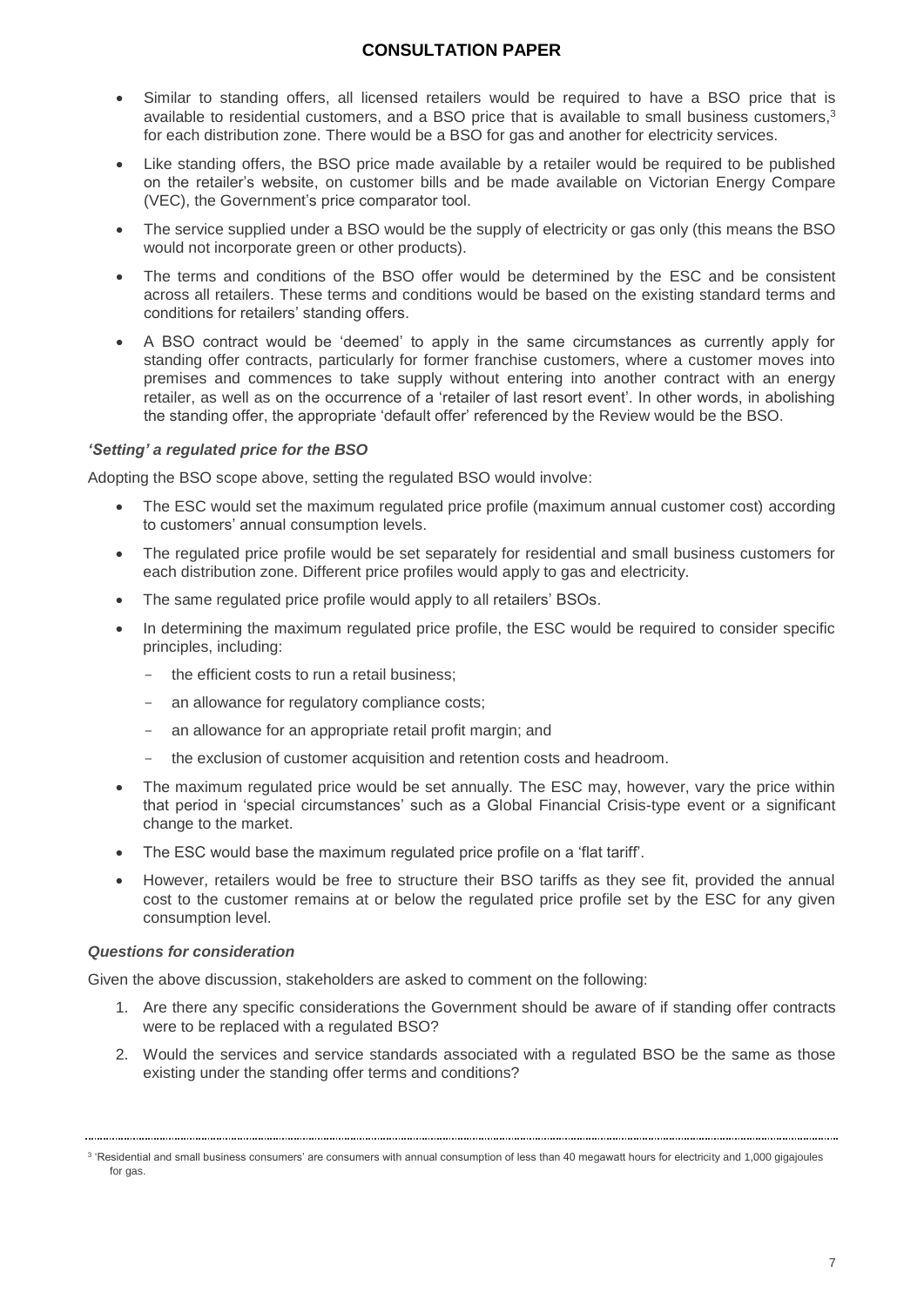- 3. Would a BSO based on a 'flat tariff' apply to general usage only or should it incorporate controlled load and/or solar tariffs (as is the case for standing offers)? What are the benefits and challenges associated with different approaches?
- 4. What other principles should the ESC consider in setting the BSO maximum regulated price profile? Should these principles differ between a BSO for electricity and a BSO for gas, residential and small business customers?
- 5. Are there alternatives for setting the BSO maximum regulated price profile? For example, should the ESC 'simply' set a BSO tariff or a specific tariff structure that must be applied by retailers?
- 6. What are the likely effects of a regulated BSO, as described above, on the energy markets (electricity and gas wholesale, distribution and retail markets, and residential and small business customers)?
- 7. Are there any alternative design options for price regulation (to those outlined above) that would achieve the Review's intended outcomes?
- 8. How should the potential benefits and effects of a regulated BSO be assessed following implementation?
- 9. How should a regulated BSO be incorporated into Victoria's energy sector regulatory framework?

### <span id="page-9-0"></span>**3.4 Discussion – Alternatives to a regulated Basic Service Offer**

DELWP also invites stakeholders to make submissions on alternatives to a regulated BSO, that could be put in place either by government or by industry.

In making these submissions, stakeholders are asked to consider the findings of the Review, as described in section 3.1 above, and that any alternative should aim to achieve similar outcomes to a regulated BSO i.e.:

- provision of a clear price signal to the market about the reasonable price of energy that would allow consumers to compare the value of other offers in the market; and
- allowing customers to access an affordable, no fuss, energy supply alternative.

Stakeholders are also asked to:

- describe any alternative proposal in detail;
- explain how the alternative would affect other recommendations of the Review; and
- comment on the likely effects of the alternative on energy markets and customers.

#### *Questions for consideration*

10. Are there alternatives to introducing a regulated BSO and revoking standing offers?

- a. How would these alternatives achieve the objective and principles set by the Review?
- b. How would these alternatives affect other Review recommendations?
- c. What would be the likely effect of these alternatives on Victoria's energy sector and energy consumers?
- d. Would these alternative approaches cause any distortions or inequities between different groups of customers?

#### <span id="page-9-1"></span>**3.5 Discussion - Reserve power to regulate prices**

Currently, under the Electricity and Gas Industry Acts, the Governor in Council<sup>4</sup> may regulate or set standing offer tariffs but only if, under a COAG Energy Council directed retail competition review, the Australian Energy Market Commission (AEMC) concludes that competition in the market for electricity is not effective. Under these circumstances, the Government may recommend that price controls on prices for retail

More specifically, it is the Governor in Council that may, by Order published in the Government Gazette, regulate tariffs. The 'reserve pricing power' set out in the section 13 of the *Electricity Industry Act 2000* and section 21 of the *Gas Industry Act 2001* is quite broad and may be specifically tailored to only include some of the customers, retailers, location of sale of electricity or gas, and may be applicable for only a certain period of time.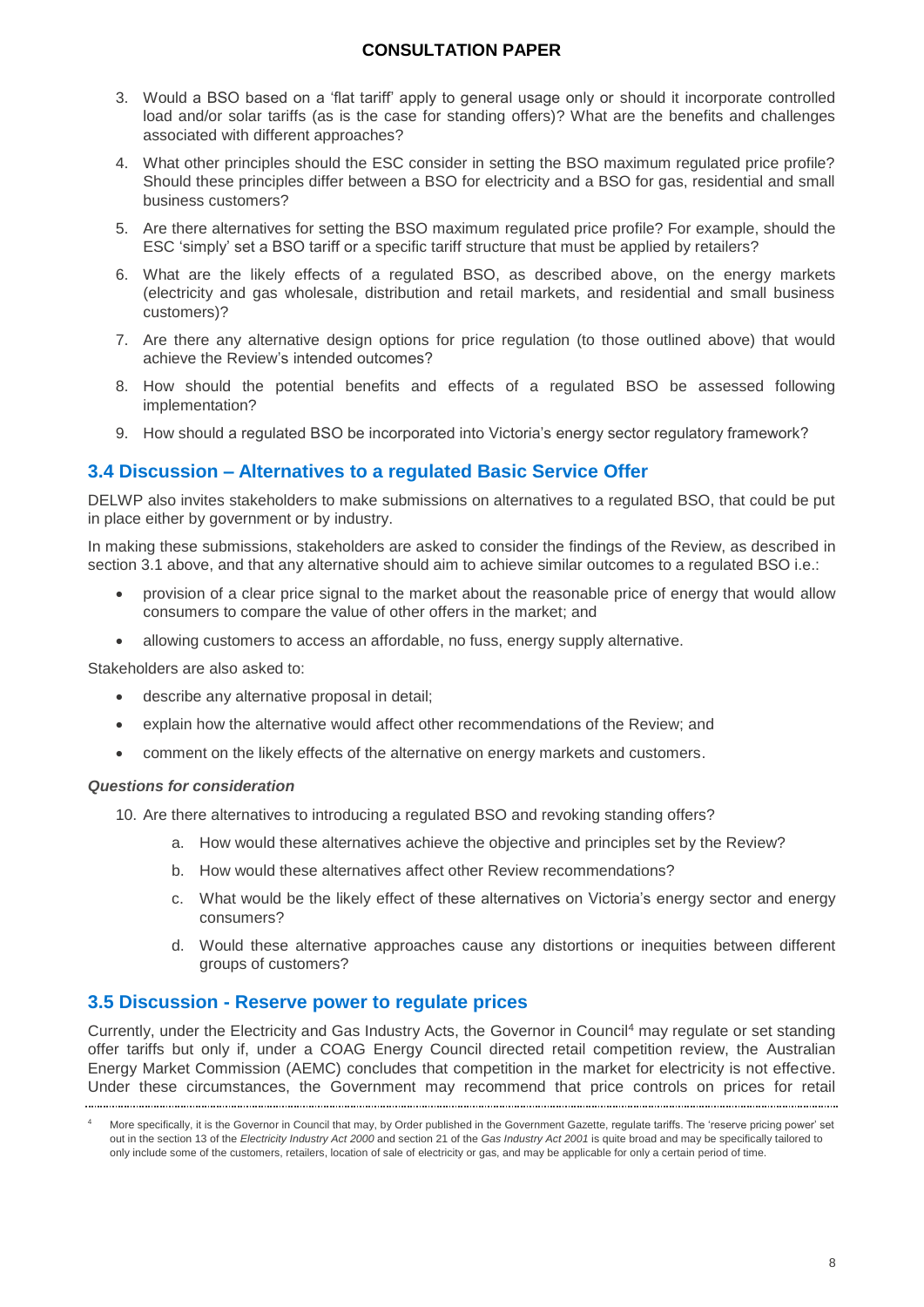electricity be reintroduced. This 'reserve pricing power' was established by government in conjunction with the introduction of retail competition in Victoria, but has never been used. While the AEMC undertakes regular reviews of the effectiveness of competition in Victoria and other jurisdictions, the Review found that while the AEMC may have concluded that Victoria has effective competition, it is not necessarily delivering benefits for all consumers.

In the absence of a BSO, this 'trigger' for the re-regulation of standing offer prices could be amended to be based on market conditions monitored by the ESC.

For example, adopting the regime that currently applies under the *Port Management Act 1995*, the ESC could be granted power to:

- report to government on a regular basis regarding whether there is any pricing activity in that market that demonstrates significant and sustained divergence between the standing offer prices in the retail energy market and a benchmark set by the ESC; and
- recommend to government whether standing offer prices should be re-regulated, and if so on what basis.

This 'reserve pricing power' could be tailored to allow regulated prices to apply to:

- all retailer standing offer prices;
- some customer groups only;
- some retailers standing offer prices only (for example, if an individual retailer's standing offer prices are above the BSO price established by the ESC in a significant and sustained manner and this cannot be reasonably explained); or
- a specific retailer product, e.g. a 'Basic Service Offer'.

#### *Questions for consideration*

11. Are there any specific considerations of which the Government should be aware of if the reserve power to regulate prices was strengthened? What should be the trigger for regulation and when or under what circumstances should the regulated price requirement end?

# <span id="page-10-0"></span>**4. Marketing information and contract periods, practices and variations (Recommendations 3 and 4)**

#### <span id="page-10-1"></span>**4.1 Review recommendations**

The Review found that some retailer practices should be improved, including the marketing of offers based on discounts, the lack of understandable and comparable information on marketing materials and energy bills, and the current ability of retailers to change energy prices with little or no notice.

Recommendation 3 proposes changes to the information provided by energy companies to customers, including marketing material and bills. These recommendations respond to the Review findings that energy retailer marketing practices, including the use of discounts, make it difficult for energy consumers to make informed decisions.

Importantly, the Review recommends that retailers be required to market their offers in dollar terms, rather than as percentages or unanchored discounts, that marketing of prices should appear in a standardised format and that a 'comparison rate' that enables display of the actual annual cost for 3 or 4 standardised customer usage profiles be developed by the ESC.

Recommendation 4 responds to concerns that customers on 'market' offers are paying higher prices for energy than they should because of opaque and varying processes at the end of benefits period, and due to contract and behavioural barriers to consumer engagement with the market. The recommendations include that retailers commit to fix any prices they are offering for a market contract for a minimum of 12 months.

#### <span id="page-10-2"></span>**4.2 Interim Government response**

The Government's interim response to the Review acknowledged the work already underway to progress Recommendations 3I (*that the Government's consumer engagement program continues to focus on*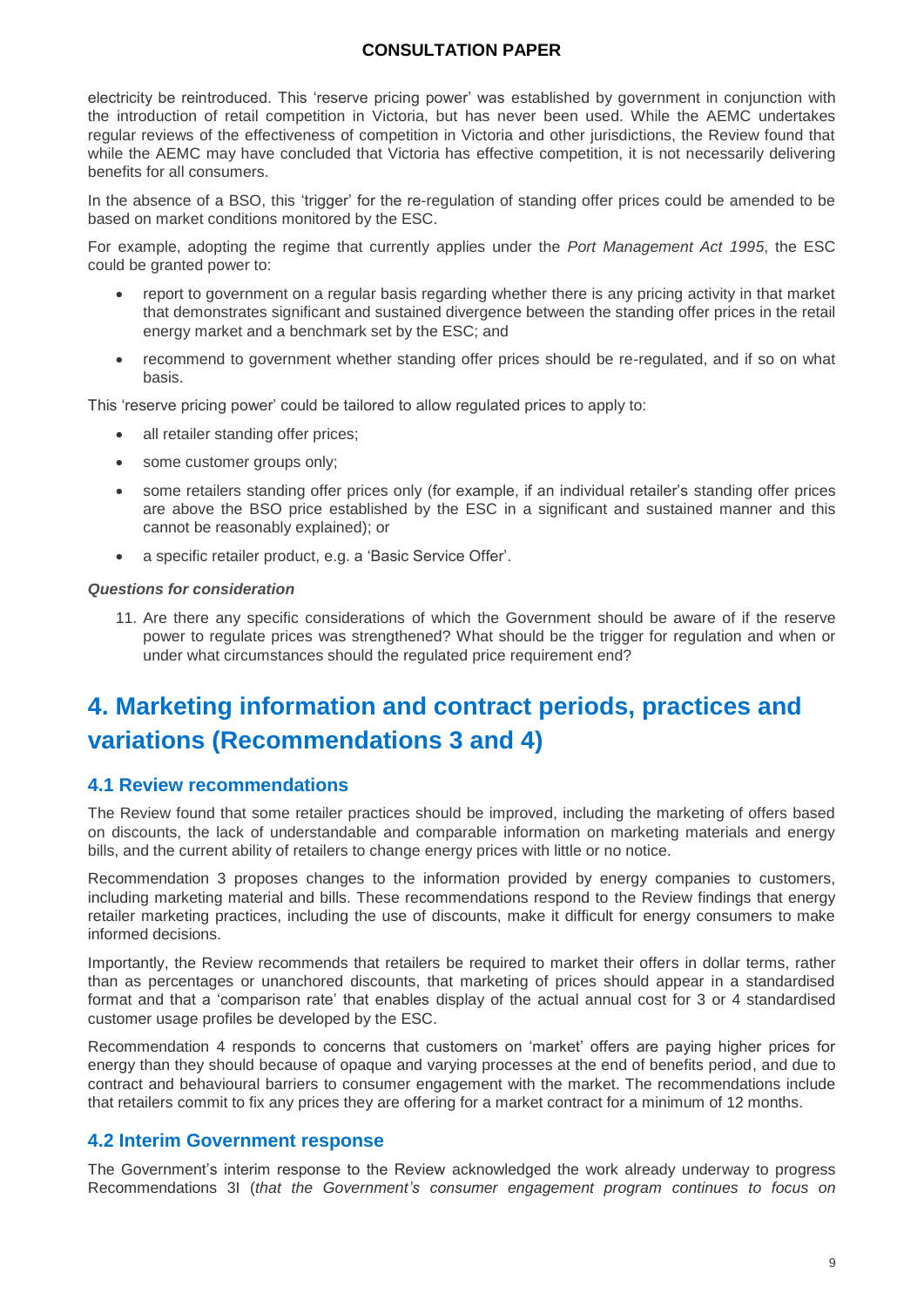*improving awareness of the competitive energy market*) and 3J (*that Government continue to promote the use of Victorian Energy Compare and smart meter data*).

The Government will also request the ESC to review the Energy Retail Code so as to give effect to Recommendations 3A to 3H (*marketing information on prices to be easily comparable*). The ESC will be required to consult with Government and stakeholders and complete its review including relevant code changes for Recommendation 3G by 1 October 2018 and to complete and publish the review, including relevant Code changes for Recommendations 3A to 3F and 3H by 30 January 2019. Unless otherwise determined by Government, changes made by the ESC to the Code relating to marketing and billing information (Recommendations 3A to 3H including 3G) will be effective from 1 July 2019.

As foreshadowed in the interim response, through this consultation paper DELWP is seeking submissions from stakeholders regarding the implementation of Recommendations 4A to 4E.

#### <span id="page-11-0"></span>**4.3 Discussion**

Recommendations 4A to 4E focus on market contract periods, practices and variations as follows:

*Recommendation 4A: Require retailers to commit to fix any prices they are offering for a minimum of 12 months. During this period, the market contract prices cannot change. Retailers may request an exemption from the ESC to address unforeseen changes in the network costs.*

*Recommendation 4B: Require retailers to clearly disclose to customers the length of time any offered prices will be available without change.*

*Recommendation 4C: Require retailers to roll customers onto the nearest matching, generally available offer at the end of a contract or benefit period, unless the customer opts for another offer.*

*Recommendation 4D: Any conditional discount or other benefit offered for paying on-time or on-line billing should be evergreen. Customers should not lose the discount or other benefit when the contract ends.*

*Recommendation 4E: Costs incurred by customers for failing to meet offer conditions are to be capped and not be higher than the reasonable cost to the retailer.*

Responses to the Review's final report have generally been supportive of these recommendations but DELWP acknowledges that issues may need to be addressed in their implementation.

#### *Questions for consideration*

- 12. What is the most appropriate approach to implementing Recommendations 4A to 4E?
- 13. How can these recommendations be implemented in a timely manner?

# <span id="page-11-1"></span>**5. Other recommendations**

#### <span id="page-11-2"></span>**5.1 Interim Government response**

The Government's interim response to the Review noted that nine of the 29 detailed recommendations are already being progressed in full or in part. These recommendations are:

*Recommendation 3I: The Victorian Government's consumer engagement program to continue to focus on improving consumer awareness of the competitive market.* 

*Recommendation 3J: The Victorian Government's program to continue and promote the Victorian Energy Compare website and use of smart meter data.*

*Recommendation 5A: Promoting access to smart meter data to assist customers to manage bills and increase energy efficiency.*

*Recommendation 6A: The Victorian Government to provide assistance to vulnerable and disadvantaged consumers to help raise their awareness and understanding of the energy market and with managing their bills.*

*Recommendation 6B: The Victorian Government to support programs that help low income and vulnerable households reduce their energy consumption.*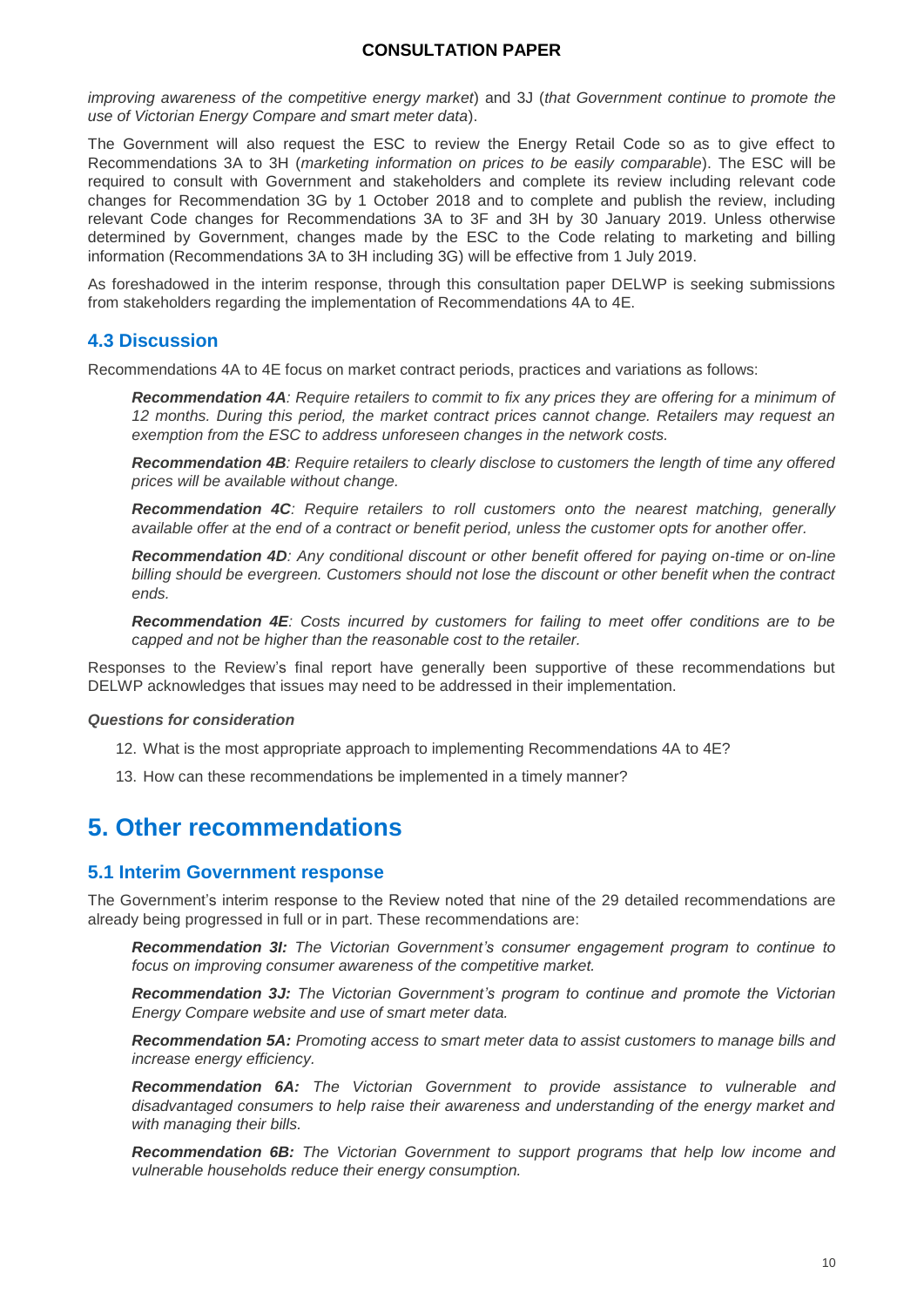*Recommendation 6D: The Victorian Government review the administration of the Utility Relief Grants Scheme to ensure it is serving customers who are most in need,*

*Recommendation 6E: The ESC to implement the outcomes of its review into improving outcomes for hardship customers.* 

*Recommendation 7A: The Victorian Government support the pilot of a not-for-profit brokerage service for concession cardholders.*

*Recommendation 10A: Expand the powers of the Energy Water Ombudsman Victoria (EWOV) to cover emerging energy businesses, products and services.*

# <span id="page-12-0"></span>**5.2 Discussion**

While acknowledging the work already underway, DELWP seeks submissions from stakeholders on what more government can do to support these recommendations, particularly:

- How can government better support the use of smart meter data?
- How can government better support concession cardholders and low income and vulnerable householders?

#### *Energy Data Hub*

The Government has commenced work on Recommendation 5A, allocating \$1.9 million to undertake a concept study to define and develop the proposed Energy Data Hub solution, which would create a centralised, digital platform to access consumer energy data.

The vision for the Energy Data Hub is to facilitate a marketplace of products and services that utilise real-time and historical energy data. The Energy Data Hub would provide two levels of data integration ability:

- anonymous, aggregated data, which is intended for greater network visibility and analysis; and
- personal energy data for consumers to access and share with their approved and authorised third parties via service applications.

The concept study will define the Energy Data Hub's operational model, address barriers (such as privacy, security and regulatory implications) and develop a clear path to market for implementation.

#### *Protecting low income and vulnerable customers (Recommendations 6 and 7)*

The Government gives in-principle support to the recommendations to investigate the energy support scheme for concession cardholders (Recommendation 6C) and review the administration of the Utility Relief Grants Scheme (Recommendation 6D) to assess if these schemes can be improved for concession cardholders. The Government has commenced a review of the Utility Relief Grants Scheme and aims to complete this review by mid-2018. The implementation of other recommendations will inform consideration of any future review of energy support schemes for concession holders.

The Government will shortly commission an Energy Brokerage Service pilot (Recommendation 7A) to be run by an independent not-for-profit organisation over the next two years. This service aims to reach 10,000 vulnerable customers and help them find energy offers that best suit their needs.

The Review's proposal for a group purchasing or single buyer scheme aimed at negotiating better deals for concession cardholders is also under consideration (Recommendation 7B), to be informed by the outcomes of the Energy Brokerage Service pilot.

There are various ways in which a single buyer scheme might be designed. Some overseas jurisdictions, such as Italy, use a single buyer to procure electricity for captive customers whereas in other jurisdictions, a single buyer entity is responsible for sourcing electricity to all customers.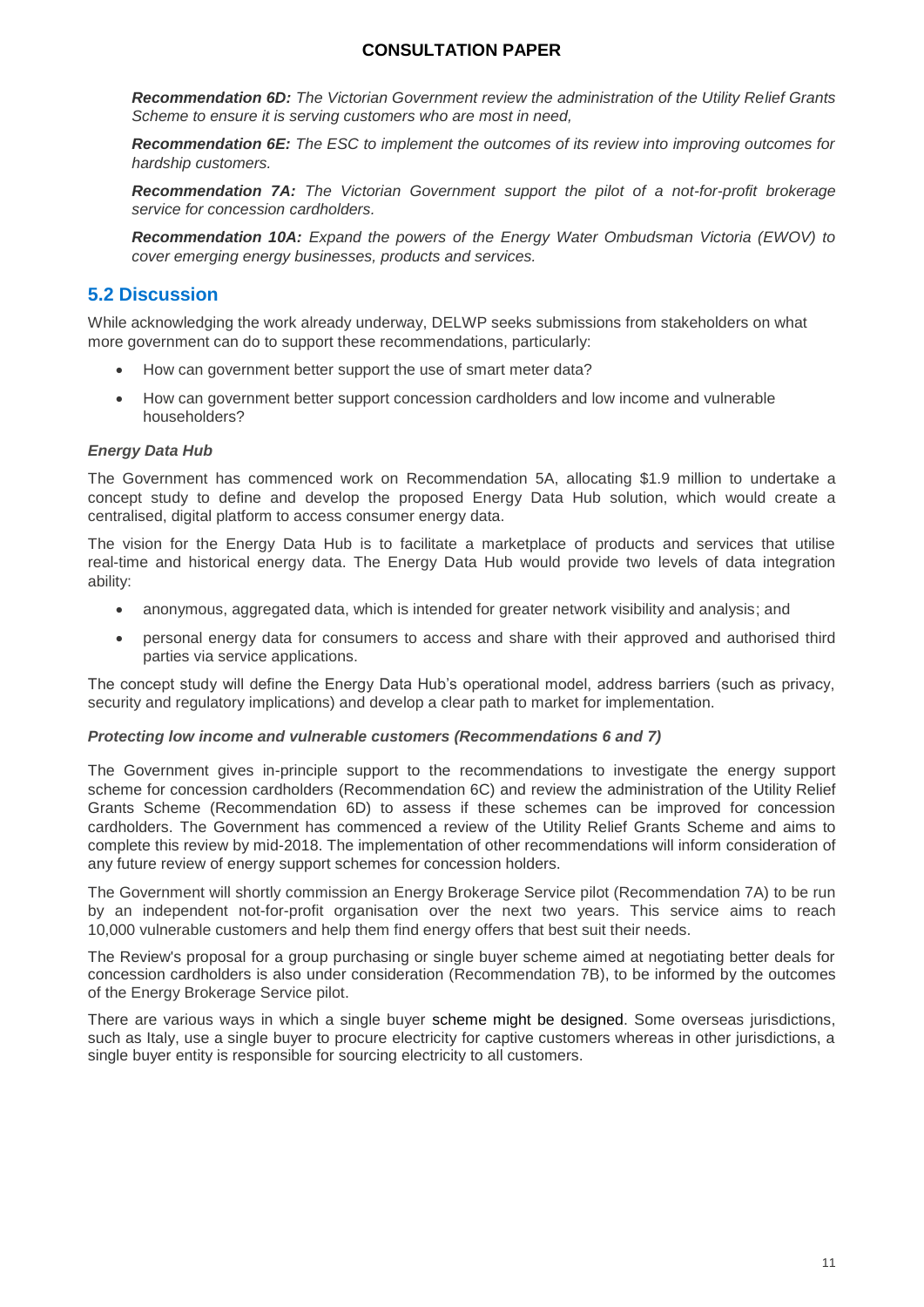Group purchasing schemes can also be designed in a number of ways. Private aggregators could be selected to negotiate discounted offers for groups of customers through collective bargaining. Alternatively, a single buyer or group-purchasing scheme could use a tender process to auction the right to supply energy to vulnerable customers as default supplier. A similar approach was used for the Seniors Card program in Victoria and has been proposed by the South Australian Government for low-income households that currently receive energy concessions.

#### *Questions for consideration*

- 14. What are the barriers to consumers and authorised third parties' ability to easily access smart meter data?
- 15. What further assistance and support programs should government consider in responding to the recommendations?
- 16. Are there specific recommendations or initiatives that should be prioritised due to the benefits they could elicit for low-income and vulnerable consumers?
- 17. Are there specific groups of consumers that should be considered in addition to low-income, vulnerable and concession card consumers?
- 18. Are there specific single buyer or group purchasing models that would provide beneficial outcomes for vulnerable customers or concession cardholders?
- 19. Are there any specific issues or concerns with particular group purchasing or single buyer models for vulnerable customers or concession cardholders?

# <span id="page-13-0"></span>**6. ACCC Electricity Supply and Prices Inquiry**

The Australian Competition and Consumer Commission (ACCC) is currently undertaking its *Electricity Supply and Prices Inquiry* which is examining, amongst other things, the key cost components of electricity retail pricing and how they have changed over time, the extent and impact of vertical integration, any impediments to consumer choice including transaction costs, a lack of transparent information, or other factors, and the profitability of electricity retailers through time and the extent to which profits are, or are expected to be, commensurate with risk. The ACCC is exercising its statutory powers under the *Competition and Consumer Act 2010* (Cth) to obtain detailed information from retailers operating in National Electricity Market (NEM) jurisdictions.

In October 2017, the ACCC released a preliminary report, which finds that network costs have been a primary driver for electricity price increases in NEM jurisdictions. It found that the overall retail component in Victoria of a residential customer bill in 2015-16 was 28 percent (compared with the finding of 30 per cent by the Review based on a sample of bills collected between December 2016 and April 2017) – which was the highest of any NEM jurisdiction. The ACCC also found that Victorian residential customer bills have on average similar retail margins (in dollar terms) to other states.

The ACCC has made key observations confirming certain findings of the Review including:

- while Victoria has had retail competition for the longest period and the lowest level of market concentration, the retail costs account for almost 20 per cent of the average bill, suggesting competition has not had a significant effect in curtailing retailer costs in the state;
- customer acquisition costs are higher in Victoria than in other states;
- practices of retailer discounting are particularly problematic in that there is no consistent reference point for customers and the use of inconsistent terminology makes it difficult for customers to understand offers in the market; and
- the burden of higher electricity prices disproportionately effects those segments of society least able to afford it.

The ACCC preliminary report also highlighted that vulnerable consumers living in some types of housing face disadvantages in electricity bills including the inability (due to cost and practicality) to invest in technology such as solar PV and battery storage which would ease cost pressures and that certain vulnerable consumer segments may be less likely to engage with the market and take advantage of market offers.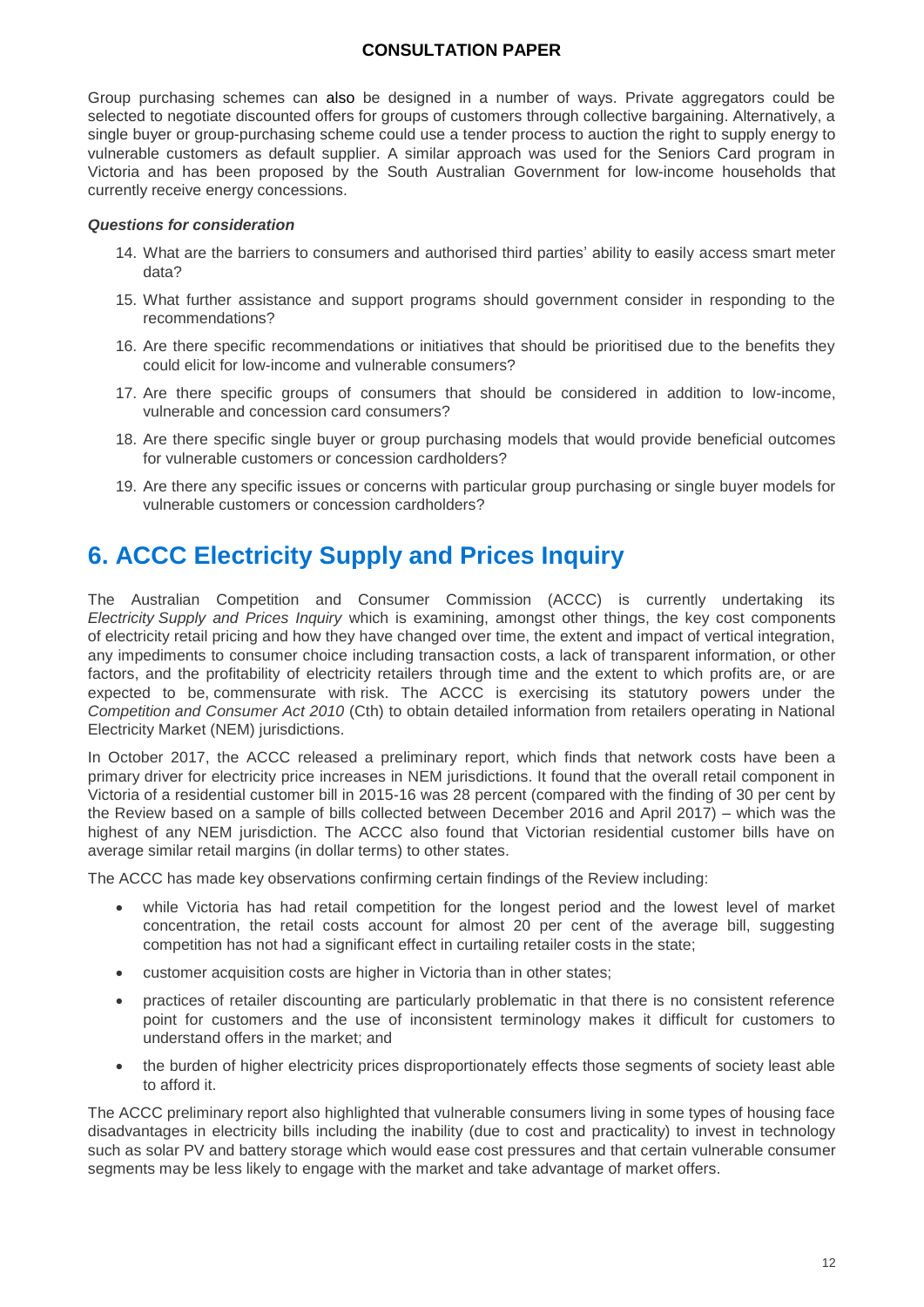The ACCC is considering, amongst other things, whether retailers should be required to offer a lower priced tariff with no conditional discounts to vulnerable consumers, options to improve vulnerable consumers' access to appropriate products and services, and how best to encourage the introduction of switching services taking advantage of increased access to data.

The ACCC is expected to provide its final report by 30 June 2018.

#### *Questions for consideration*

20. Are there any retail market regulation issues arising from the ACCC preliminary report that the Victorian Government should consider as part of its response?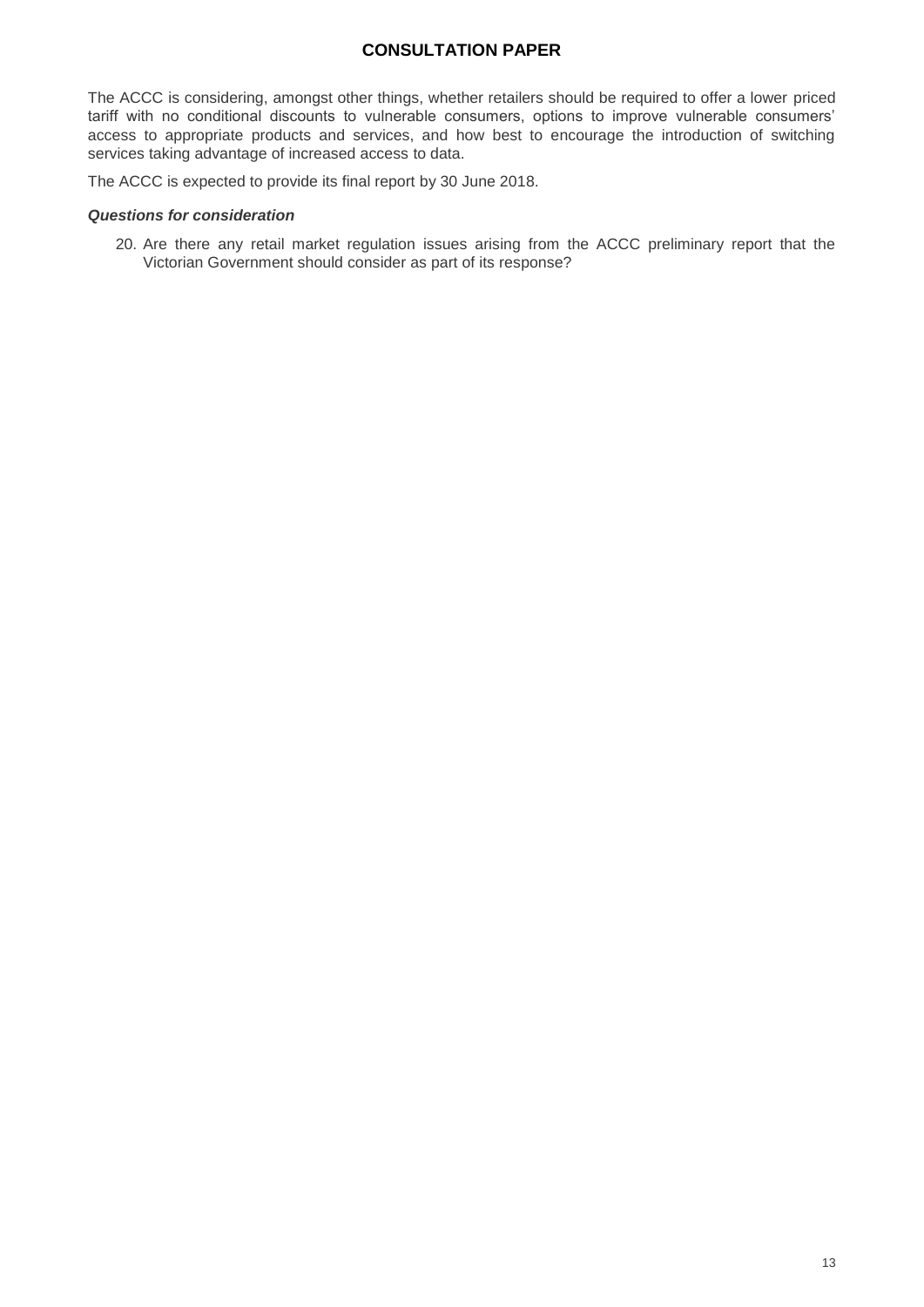This page is intentionally blank